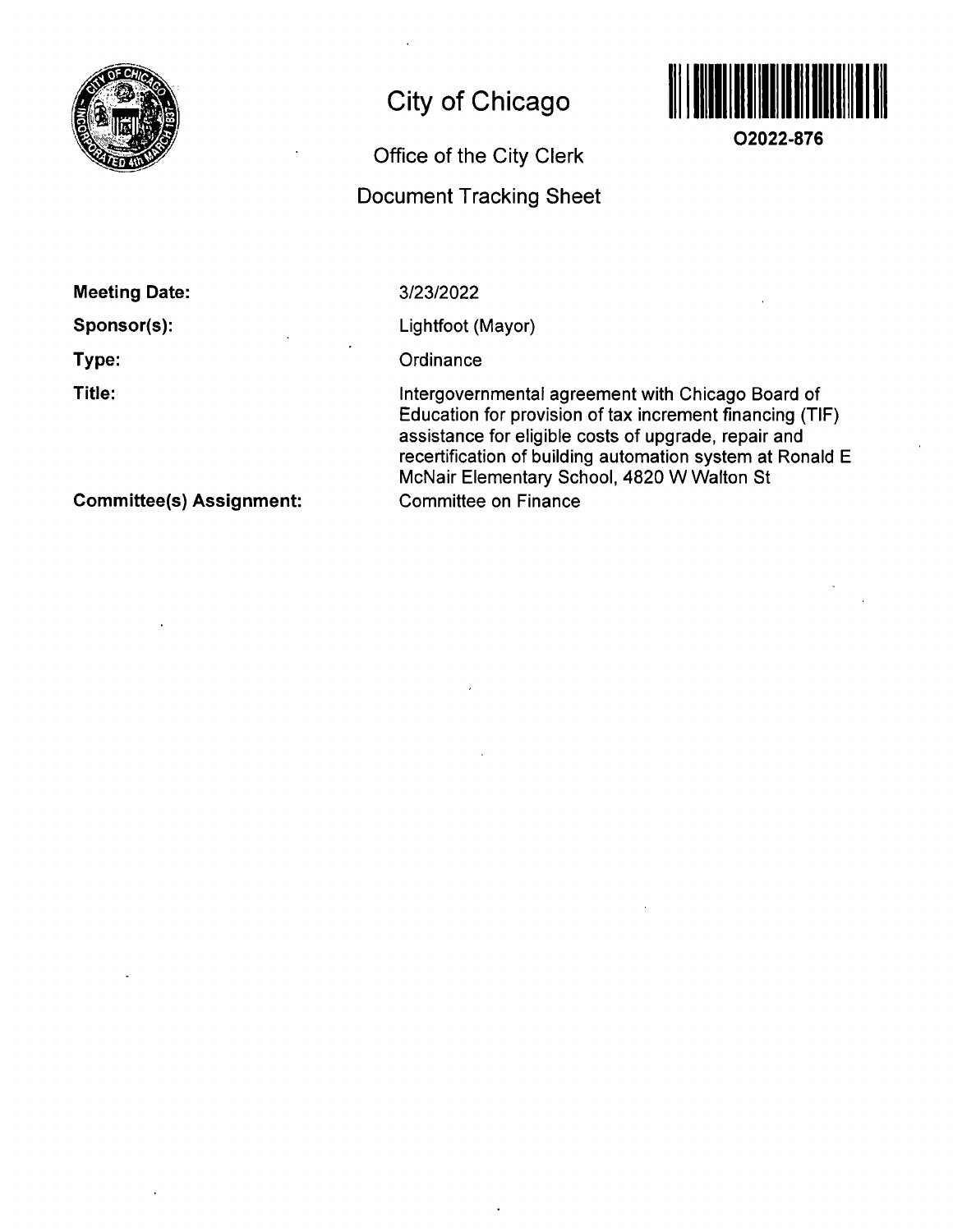

## OFFICE OF THE MAYOR

### CITY OF CHICAGO

LORI E. LIGHTFOOT **MAYOR** 

March 23, 2022

# TO THE HONORABLE, THE CITY COUNCIL OF THE CITY OF CHICAGO

Ladies and Gentlemen:

At the request of the Commissioner of Planning and Development, I transmit herewith ordinances authorizing the execution of intergovernmental agreements with the Chicago Board of Education to provide TIF funding for improvements at various schools.

Your favorable consideration of these ordinances will be appreciated.

Very truly your Fwri Ex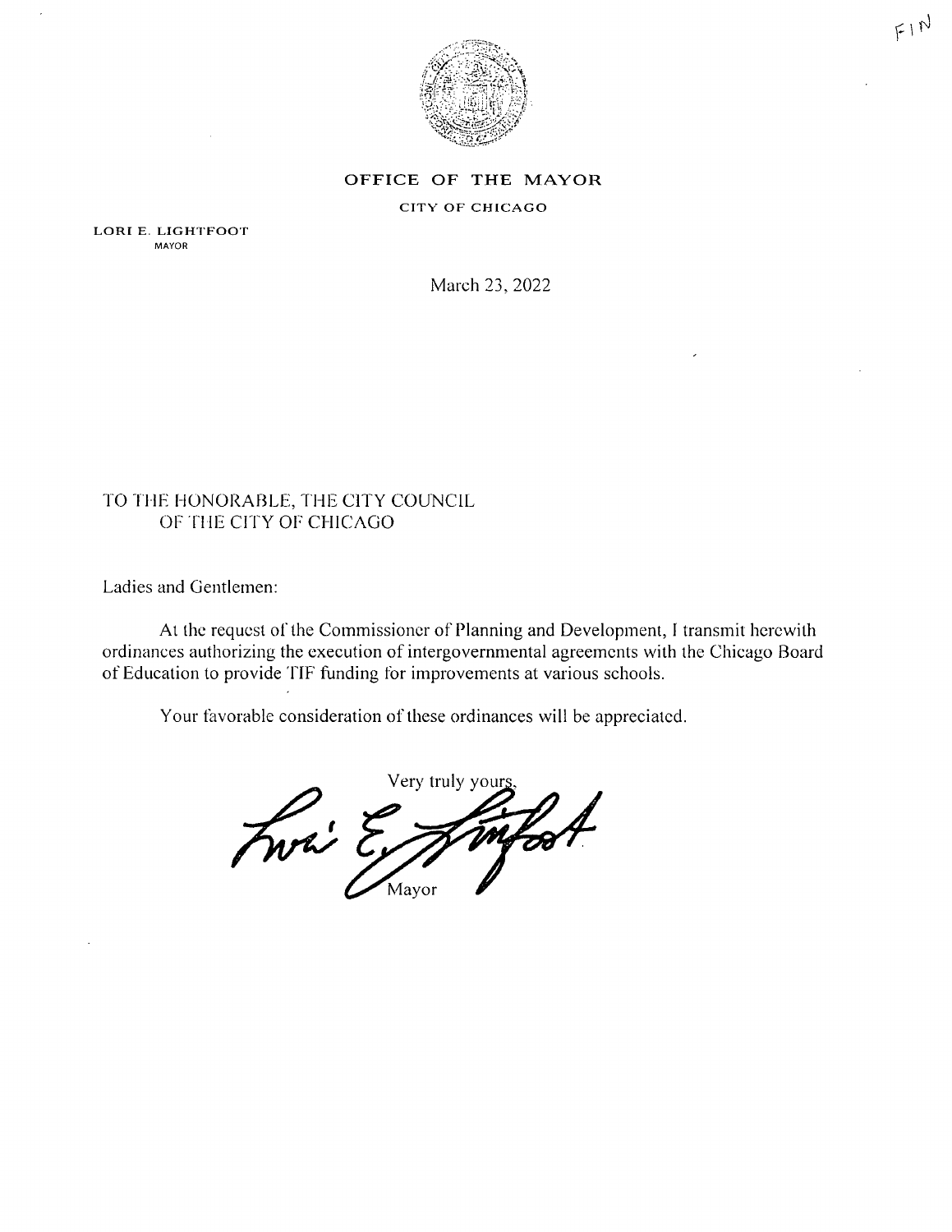#### **ORDINANCE**

WHEREAS, the City of Chicago (the "City") is a municipal corporation and home rule unit of government under Article VII, Section 6(a) of the 1970 Constitution of the State of Illinois, and as such, may exercise any power and perform any function pertaining to its government and affairs; and .

WHEREAS, the Board of Education of the City of Chicago (the "Board") is a body politic and corporate, organized under and existing pursuant to Article 34 of the School Code of the State of Illinois, 105 ILCS 5/1-1 et seq.; and

WHEREAS, pursuant to the provisions of an act to authorize the creation of public building commissions and to define their rights, powers and duties under the Public Building Commission Act (50 ILCS 20/1 et seq.), the City Council of the City (the "City Council") created the Public Building Commission of Chicago to facilitate the acquisition and construction of public buildings and facilities; and

WHEREAS, the City is authorized under the provisions of the Tax Increment Allocation Redevelopment Act, 65 ILCS 5/11-74.4-1 et seq.. as amended from time to time (the 'Act"), to finance projects that eradicate blight conditions through the use of tax increment allocation financing for redevelopment projects; and

WHEREAS, under 65 ILCS 5/11-74.4-3(q)(7), such ad valorem taxes which pursuant to the Act have been collected and are allocated to pay redevelopment project costs and obligations incurred in the payment thereof ("Increment") may be used to pay all or a portion of a taxing district's capital costs resulting from a redevelopment project necessarily incurred or to be incurred in furtherance of the objectives of the redevelopment plan and project, to the extent the municipality by written agreement accepts and approves such costs; and

WHEREAS, the Board is a taxing district under the Act; and

WHEREAS, the Board operates a school identified in Exhibit A (the "School") located at the Property identified in Exhibit A (the "Property"); and

WHEREAS, the Board desires to undertake certain improvements at the School as described in Exhibit A (the "Project"); and

WHEREAS, in accordance with the provisions of the Act, the City Council: (i) approved and adopted a redevelopment plan and project (the "Plan") for a portion of the City identified on Exhibit A (the "Redevelopment Area"); (ii) designated the Redevelopment Area as a "redevelopment project area"; and (iii) adopted tax increment allocation financing for the Redevelopment Area, pursuant to ordinances (collectively, the "TIF Ordinances") adopted on the date (or dates, if subsequently amended) and published in the Journal for such date(s), identified on Exhibit A; and

WHEREAS, all of the Property lies wholly within the boundaries of the Redevelopment Area; and

WHEREAS, Increment collected from the Redevelopment Area shall be known as the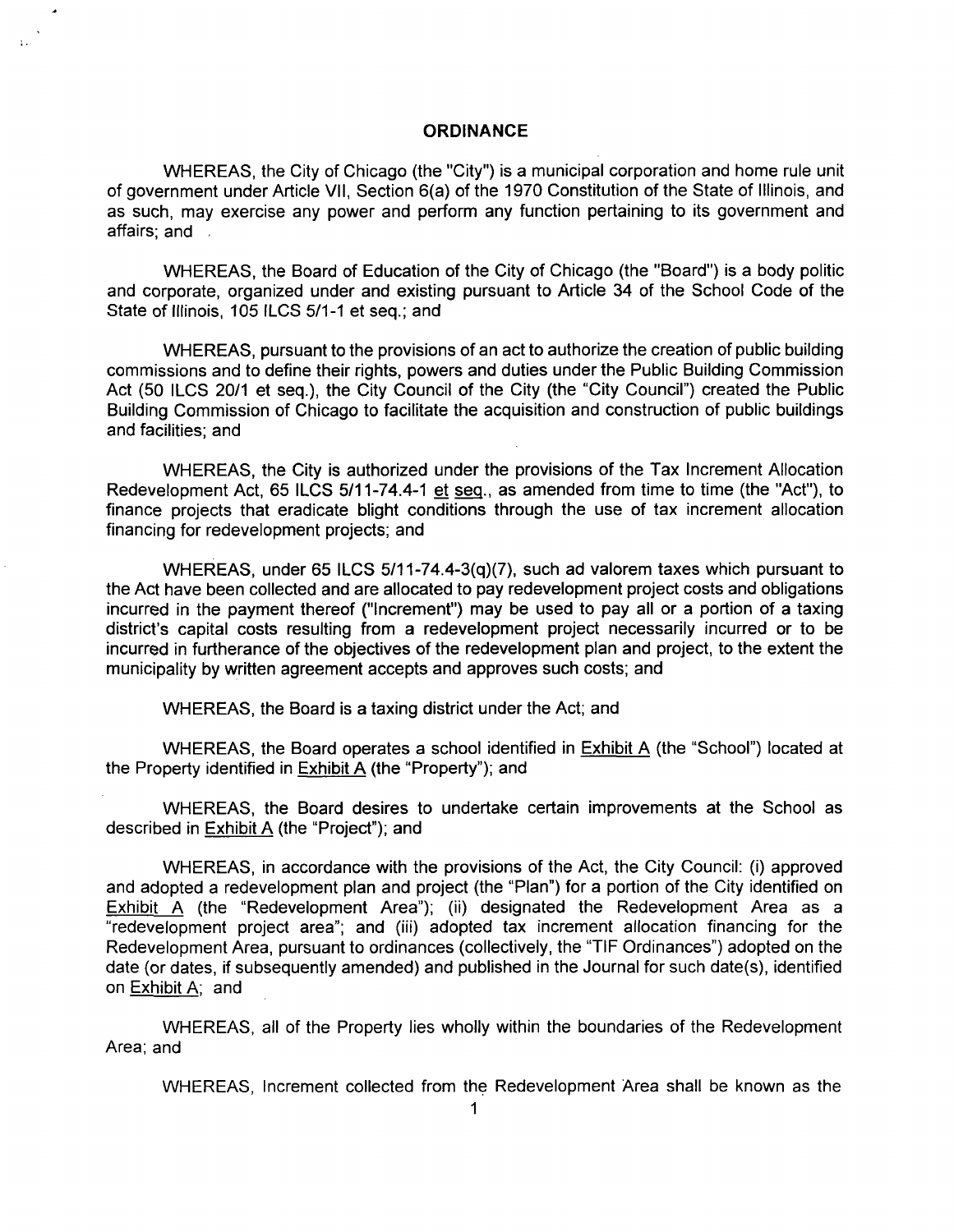#### "Redevelopment Area Increment"; and

WHEREAS, the Department of Planning and Development of the City desires to use a portion of the Redevelopment Area Increment in an amount not to exceed the amount identified in Exhibit A for the purpose of wholly or partially funding certain costs of the Project (the "TIF-Funded Improvements") to the extent and in the manner provided in this ordinance and the Agreement (as hereinafter defined); and

WHEREAS, a detailed budget for the Project (the "Project Budget") and an itemized list of the TIF-Funded Improvements are each incorporated into Exhibit A: and

WHEREAS, the Plan contemplates that tax increment financing assistance would be provided for public improvements, such as the Project, within the boundaries of the Redevelopment Area; and

WHEREAS, in accordance with the Act, the TIF-Funded Improvements are and shall be such of the Board's capital costs necessarily incurred or to be incurred in furtherance of the objectives of the Plan, and the City hereby finds that the TIF-Funded Improvements consist of the cost of the Board's capital improvements for the Project that are necessary and directly result from the redevelopment project constituting the Project and, therefore, constitute "taxing districts' capital costs" as defined in Section 5/11-74.4-03(u) of the Act; and

WHEREAS, pursuant to an ordinance adopted by the City Council on April 21, 2021, and published in the Journal of Proceedings for the City Council for such date at pages 29530 through 29549, the City Council approved a form of an intergovernmental agreement attached thereto for a project at Jacob Beidler Elementary School (the "Form Agreement"); and

WHEREAS, the City and the Board wish to enter into an intergovernmental agreement in substantially similar form to the Form Agreement, substituting the Project-specific terms with the information contained in Exhibit A. whereby the City shall pay for or reimburse the Board for the TIF-Funded Improvements related to the Project (the "Agreement"); now, therefore,

### BE IT ORDAINED BY THE CITY COUNCIL OF THE CITY OF CHICAGO:

SECTION 1. The above recitals, and the statements of fact and findings made therein, are incorporated herein and made a material part of this ordinance.

SECTION 2. The City hereby finds that the TIF-Funded Improvements, among other eligible redevelopment project costs under the Act approved by the City, consist of the cost of the Board's capital improvements for the Project that are necessary and directly result from the redevelopment project constituting the Project and, therefore, constitute "taxing districts' capital costs" as defined in Section  $5/11-74.4-03(u)$  of the Act.

SECTION 3, The Commissioner of Planning and Development and a designee are each hereby authorized, subject to approval by the City's Corporation Counsel, to negotiate, execute and deliver the Agreement and such other documents as may be necessary to carry out and comply with the provisions of the Agreement, with such changes, deletions and insertions as shall be approved by the persons executing the Agreement on behalf of the City,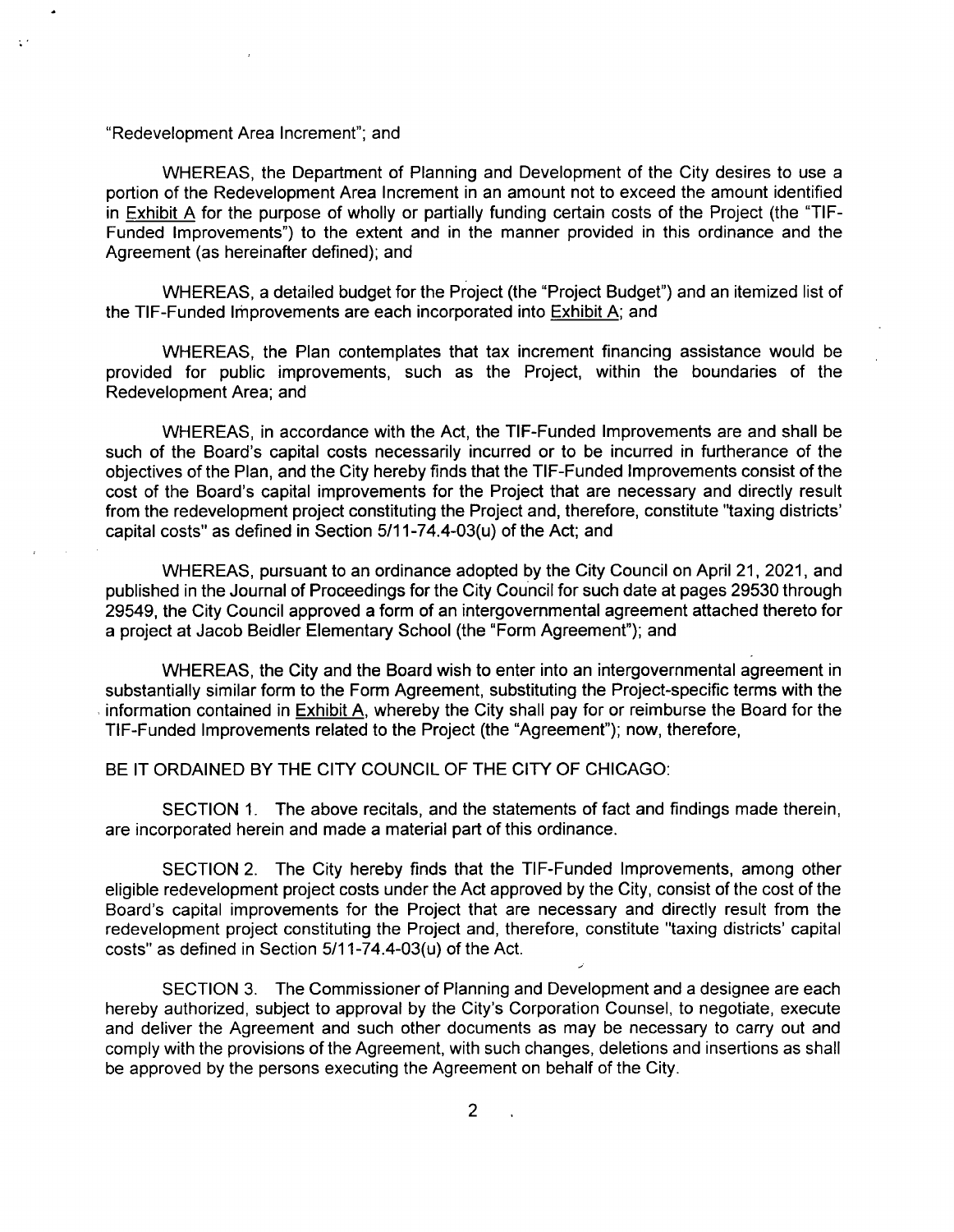SECTION 4. To the extent that any ordinance, resolution, rule, order or provision of the Municipal Code of Chicago, or part thereof, is in conflict with the provisions ofthis ordinance, the provisions of this ordinance shall control. If any section, paragraph, clause or provision of this ordinance shall be held invalid, the invalidity of such section, paragraph, clause or provision shall not affect any of the other provisions of this ordinance.

SECTION 5. This ordinance takes effect upon passage and approval.

 $\mathcal{D}$